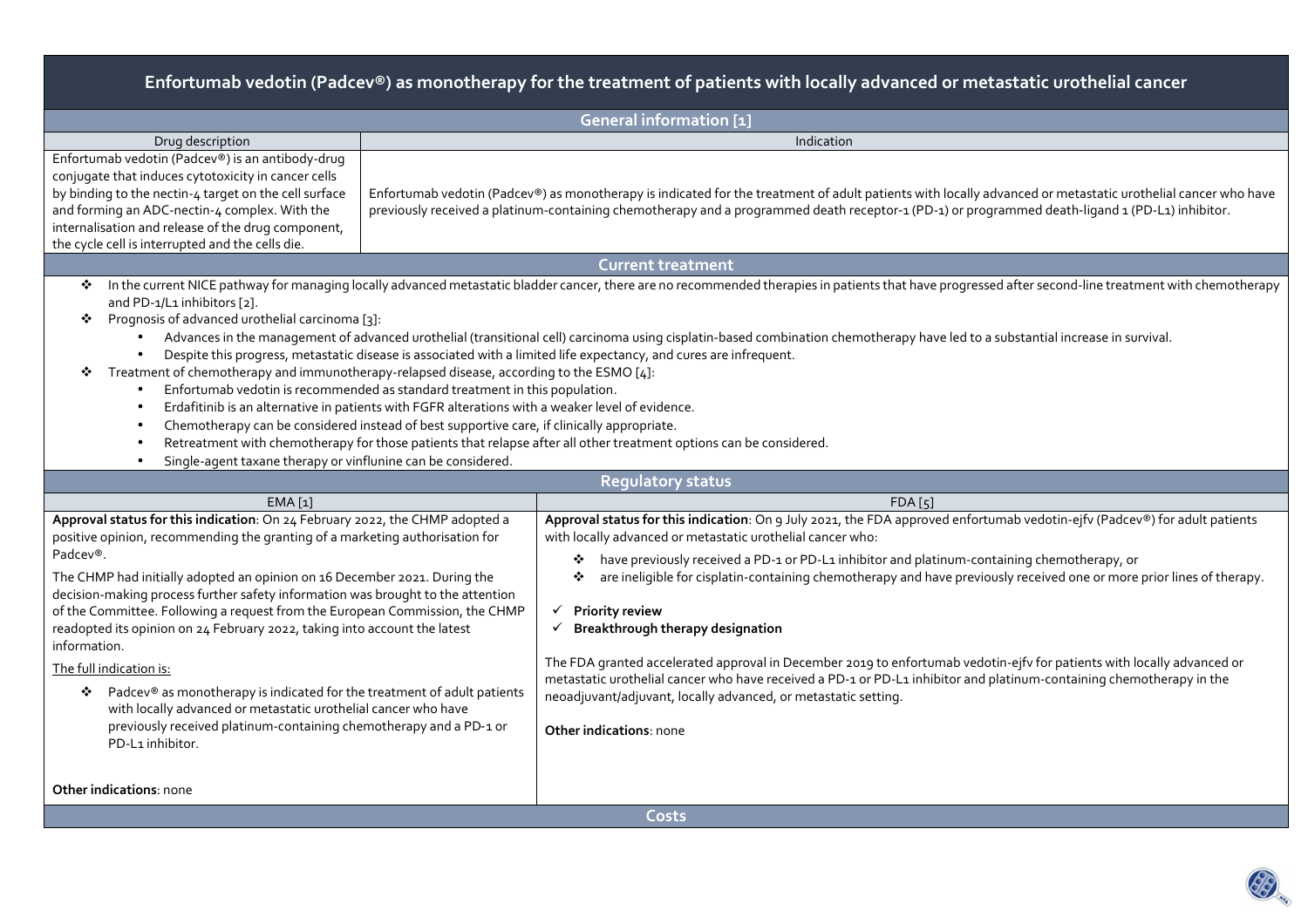#### Currently, no cost information is available.

#### **Warnings and precautions [6]**

### **Serious skin reactions**

- •Padcev® can cause severe and fatal cutaneous adverse reactions, including Stevens-Johnson syndrome (SJS) and Toxic Epidermal Necrolysis (TEN).
- •Immediately withhold Padcev® and consider referral for specialised care for suspected SJS or TEN or severe skin reactions.
- •Permanently discontinue Padcev® in patients with confirmed SJS or TEN, or Grade 4 or recurrent Grade 3 skin reactions.

### **Hyperglycemia:**

- •Diabetic ketoacidosis may occur in patients with and without pre-existing diabetes mellitus, which may be fatal.
- •Closely monitor blood glucose levels in patients with, or at risk for, diabetes mellitus or hyperglycemia.
- •Withhold Padcev® if blood glucose is >250 mg/dL.

### **Pneumonitis:**

- •Severe, life-threatening, or fatal pneumonitis may occur.
- •Withhold Padcev® for persistent or recurrent Grade 2 pneumonitis and consider dose reduction.
- •Permanently discontinue Padcev® for Grade 3 or 4 pneumonitis.

# **Peripheral neuropathy:**

•Monitor patients for new or worsening peripheral neuropathy and consider dose interruption, dose reduction, or discontinuation of Padcev®.

# **Ocular disorders:**

- •Ocular disorders, including vision changes, may occur.
- •Monitor patients for signs or symptoms of ocular disorders.
- •Consider prophylactic artificial tears for dry eyes and treatment with ophthalmic topical steroids after an ophthalmic exam.
- •Consider dose interruption or dose reduction of Padcev® when symptomatic ocular disorders occur.

# **Infusion site extravasation**:

- •Ensure adequate venous access prior to administration.
- •Monitor the infusion site during Padcev® administration and stop the infusion immediately for suspected extravasation.

# **Embryo-foetal toxicity:**

- •Padcev® can cause foetal harm.
- •Advise of the potential risk to a foetus and to use effective contraception.

| Study characteristics [7-11] |                      |                                                                                              |                                                                                                           |    |                                                           |           |                                     |                |  |
|------------------------------|----------------------|----------------------------------------------------------------------------------------------|-----------------------------------------------------------------------------------------------------------|----|-----------------------------------------------------------|-----------|-------------------------------------|----------------|--|
| Trial name                   | n                    | Intervention                                                                                 | Comparator (C)                                                                                            | PE | Characteristics                                           | Biomarker | Funding                             | Publication(s) |  |
| EV-301<br>NCT03474107        | 608 (301<br>vs. 307) | Enfortumab<br>vedotin at a<br>dose of $1.25$<br>mg/kg of<br>body weight<br>by means of<br>IV | Chemotherapy <sup>1</sup><br>(selected<br>by the<br>investigator<br>before<br>randomisation) <sup>2</sup> | OS | ongoing, global, open-label,<br>randomised, phase 3 trial |           | Astellas<br>Pharma US<br>and Seagen | $[10]$         |  |

<sup>&</sup>lt;sup>1</sup> Chemotherapy and was one of the following: docetaxel at a dose of 75 mg/m<sup>2</sup> of BSA, administered IV over 60 minutes; paclitaxel at a dose of 175 mg/m<sup>2</sup>, administered IV over 3 hours; or vinflunine (in regions where is approved for treatment of urothelial carcinoma) at a dose of 320 mg/m<sup>2</sup>, administered IV over 20 minutes. The use of vinflunine was capped at 35% of the patients in this trial. The chemotherapy treatments were administered on day 1 of a 21-day cycle.

 $^2$  All patients who received paclitaxel or docetaxel received premedication to prevent hypersensitivity reactions or fluid retention.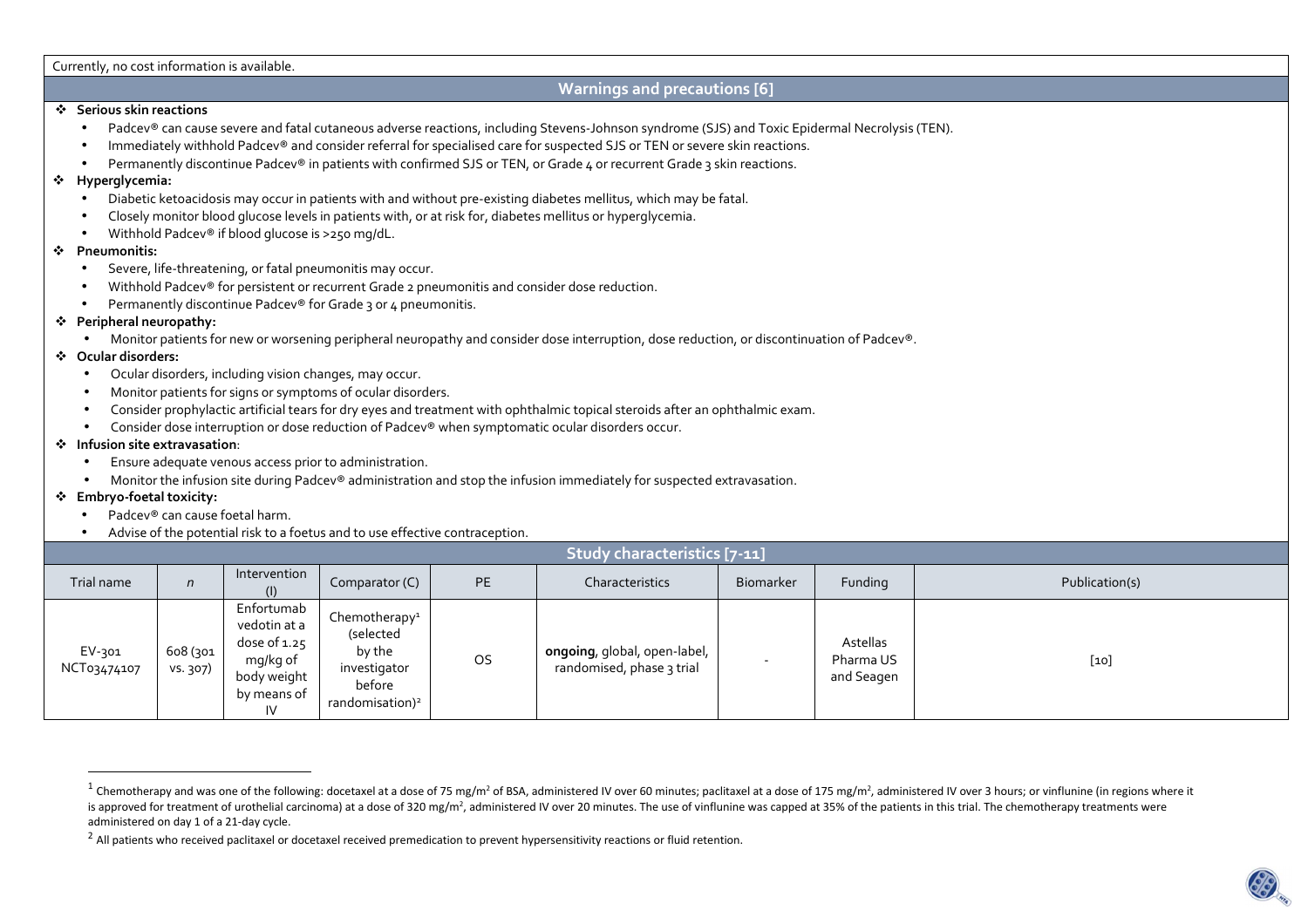|                                                                                                                                                                                                                                                     |           |      | infusion over                          |                     |                                                                                   |                                                                                                                                   |                              |                |  |                |                                                                                                                |                                                                                                                                                   |                           |                                                                          |  |  |
|-----------------------------------------------------------------------------------------------------------------------------------------------------------------------------------------------------------------------------------------------------|-----------|------|----------------------------------------|---------------------|-----------------------------------------------------------------------------------|-----------------------------------------------------------------------------------------------------------------------------------|------------------------------|----------------|--|----------------|----------------------------------------------------------------------------------------------------------------|---------------------------------------------------------------------------------------------------------------------------------------------------|---------------------------|--------------------------------------------------------------------------|--|--|
|                                                                                                                                                                                                                                                     |           |      | 30 minutes                             |                     |                                                                                   |                                                                                                                                   |                              |                |  |                |                                                                                                                |                                                                                                                                                   |                           |                                                                          |  |  |
|                                                                                                                                                                                                                                                     |           |      | on days 1, 8,                          |                     |                                                                                   |                                                                                                                                   |                              |                |  |                |                                                                                                                |                                                                                                                                                   |                           |                                                                          |  |  |
|                                                                                                                                                                                                                                                     |           |      | and 15 of a<br>28-day cycle            |                     |                                                                                   |                                                                                                                                   |                              |                |  |                |                                                                                                                |                                                                                                                                                   |                           |                                                                          |  |  |
|                                                                                                                                                                                                                                                     |           |      |                                        |                     |                                                                                   |                                                                                                                                   |                              |                |  |                |                                                                                                                |                                                                                                                                                   | Safety (I vs. C)          |                                                                          |  |  |
| Efficacy (I vs. C)                                                                                                                                                                                                                                  |           |      |                                        |                     |                                                                                   |                                                                                                                                   |                              |                |  |                |                                                                                                                |                                                                                                                                                   |                           |                                                                          |  |  |
| OS:                                                                                                                                                                                                                                                 |           |      |                                        |                     |                                                                                   | After a median follow-up of 11.1 months, the risk of death was 30% lower with Enfortumab vedotin than with chemotherapy.          |                              |                |  |                |                                                                                                                | Treatment-related AEs: n=278/296 (93.9%) vs. n=267/291 (91.8%)                                                                                    |                           |                                                                          |  |  |
|                                                                                                                                                                                                                                                     |           |      |                                        |                     |                                                                                   | Median OS: 12.88 months (95% Cl, 10.58-15.21) vs. 8.97 months (95% Cl, 8.05-10.74), HR for death 0.70; 95% Cl, 0.56-0.89; p=0.001 |                              |                |  |                |                                                                                                                | Treatment-related AEs grade ≥3: 152/296 (51.4%) vs. 145/291 (49.8%)<br>Treatment-related AEs leading to withdrawal: n=40/296 (13.5%) vs. n=33/291 |                           |                                                                          |  |  |
|                                                                                                                                                                                                                                                     |           |      |                                        |                     |                                                                                   | Estimated percentage of patients alive at 12 months: 51.5% (95% CI, 44.6-58.0) vs. 39.2% (95% CI, 32.6-45.6)                      |                              |                |  |                | (11.3%)                                                                                                        |                                                                                                                                                   |                           |                                                                          |  |  |
|                                                                                                                                                                                                                                                     |           |      |                                        |                     |                                                                                   | PFS: Treatment with enfortumab vedotin resulted in significantly longer PFS than chemotherapy and a 38% lower risk of             |                              |                |  |                |                                                                                                                | Investigator-assessed treatment-related AEs that resulted in death: n=7/296                                                                       |                           |                                                                          |  |  |
| progression or death.                                                                                                                                                                                                                               |           |      |                                        |                     |                                                                                   |                                                                                                                                   |                              |                |  |                |                                                                                                                | $(2.4\%)$ vs. n=3/291 (1.0%)                                                                                                                      |                           |                                                                          |  |  |
|                                                                                                                                                                                                                                                     |           |      |                                        |                     |                                                                                   | Median PFS: 5.55 months (95% Cl, 5.32-5.82) vs. 3.71 months (95% Cl, 3.52-3.94), HR for progression or death 0.62; 95% Cl, 0.51-  |                              |                |  |                |                                                                                                                | Overall treatment-emergent AEs: n=290/296 (98.0%) vs. n=288/291 (99.0%)                                                                           |                           |                                                                          |  |  |
| 0.75; p<0.001                                                                                                                                                                                                                                       |           |      |                                        |                     |                                                                                   |                                                                                                                                   |                              |                |  |                | Serious treatment-emergent AEs: n=138/296 (46.6%) vs. n=128/291 (44.0%)                                        |                                                                                                                                                   |                           |                                                                          |  |  |
| <b>Clinical Response:</b>                                                                                                                                                                                                                           |           |      |                                        |                     |                                                                                   |                                                                                                                                   |                              |                |  |                |                                                                                                                |                                                                                                                                                   |                           | Treatment-emergent grade ≥3 AEs: n=210/296 (70.9%) vs. n=193/291 (66.3%) |  |  |
|                                                                                                                                                                                                                                                     |           |      |                                        |                     |                                                                                   | Confirmed overall response was higher in the enfortumab vedotin group than in the chemotherapy group: 40.6% (95% CI, 34.9-46.5    |                              |                |  |                | Treatment-emergent AEs leading to treatment withdrawal: n=51/296                                               |                                                                                                                                                   |                           |                                                                          |  |  |
|                                                                                                                                                                                                                                                     |           |      | vs. 17.9% (95% Cl, 13.7-22.8; p<0.001) |                     |                                                                                   |                                                                                                                                   |                              |                |  |                |                                                                                                                | $(17.2\%)$ vs. n=51/291 (17.5%)                                                                                                                   |                           |                                                                          |  |  |
| Complete response: 4.9% vs. 2.7%                                                                                                                                                                                                                    |           |      |                                        |                     |                                                                                   |                                                                                                                                   |                              |                |  |                |                                                                                                                | Treatment-emergent AEs leading to death: n=21/296 (7.1%) vs. n=16/291                                                                             |                           |                                                                          |  |  |
|                                                                                                                                                                                                                                                     |           |      |                                        |                     | Disease control: 71.9% (95% CI, 66.3-77.0) vs. 53.4% (95% CI, 47.5-59.2), p<0.001 |                                                                                                                                   |                              |                |  |                |                                                                                                                | $(5.5\%)$                                                                                                                                         |                           |                                                                          |  |  |
|                                                                                                                                                                                                                                                     |           |      |                                        |                     |                                                                                   | Median duration of response in patients who had a complete or partial response: 7.39 months vs. 8.11 months                       |                              |                |  |                | Treatment-emergent AEs leading to death, excluding disease progression:<br>n=11/296 (3.7%) vs. n=11/291 (3.8%) |                                                                                                                                                   |                           |                                                                          |  |  |
|                                                                                                                                                                                                                                                     |           |      |                                        |                     |                                                                                   |                                                                                                                                   |                              |                |  |                |                                                                                                                |                                                                                                                                                   |                           |                                                                          |  |  |
| QoL:<br>Questionnaire compliance rates at baseline were 90% in both groups; during the study, average rates were 70.2% (I) and<br>❖                                                                                                                 |           |      |                                        |                     |                                                                                   |                                                                                                                                   |                              |                |  |                |                                                                                                                |                                                                                                                                                   |                           |                                                                          |  |  |
| 66.9% (C).                                                                                                                                                                                                                                          |           |      |                                        |                     |                                                                                   |                                                                                                                                   |                              |                |  |                |                                                                                                                |                                                                                                                                                   |                           |                                                                          |  |  |
| Baseline QLQ-C30 scores were similar between groups.<br>❖                                                                                                                                                                                           |           |      |                                        |                     |                                                                                   |                                                                                                                                   |                              |                |  |                |                                                                                                                |                                                                                                                                                   |                           |                                                                          |  |  |
| ❖                                                                                                                                                                                                                                                   |           |      |                                        |                     |                                                                                   |                                                                                                                                   |                              |                |  |                |                                                                                                                |                                                                                                                                                   |                           |                                                                          |  |  |
| At week 12, scores on the global health status (GHS) scale were similar between groups (I: -2.8, C: -5.0; p=.2429), but<br>chemotherapy was associated with numerically greater deterioration and more variability in QoL over the first 12 weeks.  |           |      |                                        |                     |                                                                                   |                                                                                                                                   |                              |                |  |                |                                                                                                                |                                                                                                                                                   |                           |                                                                          |  |  |
| Patients receiving Enfortumab vedotin had significant reduction in pain symptoms (I: -5.62, C: +0.11; adjusted difference:<br>❖                                                                                                                     |           |      |                                        |                     |                                                                                   |                                                                                                                                   |                              |                |  |                |                                                                                                                |                                                                                                                                                   |                           |                                                                          |  |  |
| -5.73, p<.05), but significant worsening of appetite loss (I: +8.55, C: +1.26; adjusted difference: 7.29, p<.05) compared with                                                                                                                      |           |      |                                        |                     |                                                                                   |                                                                                                                                   |                              |                |  |                |                                                                                                                |                                                                                                                                                   |                           |                                                                          |  |  |
| chemotherapy.                                                                                                                                                                                                                                       |           |      |                                        |                     |                                                                                   |                                                                                                                                   |                              |                |  |                |                                                                                                                |                                                                                                                                                   |                           |                                                                          |  |  |
| Other symptom scores were not significantly different between groups.<br>❖                                                                                                                                                                          |           |      |                                        |                     |                                                                                   |                                                                                                                                   |                              |                |  |                |                                                                                                                |                                                                                                                                                   |                           |                                                                          |  |  |
| Higher proportions of patients on I vs. C had significant confirmed improvements across all functioning domains (role,<br>❖<br>physical, emotional, social, cognitive), GHS, and several symptom scales (pain, fatigue, dyspnea, constipation). The |           |      |                                        |                     |                                                                                   |                                                                                                                                   |                              |                |  |                |                                                                                                                |                                                                                                                                                   |                           |                                                                          |  |  |
| greatest difference in improvement was reported for pain (I: 51.6%, C: 28.8%; OR = 2.76,1.81, 4.22).                                                                                                                                                |           |      |                                        |                     |                                                                                   |                                                                                                                                   |                              |                |  |                |                                                                                                                |                                                                                                                                                   |                           |                                                                          |  |  |
| Conclusions: Compared with chemotherapy, patients receiving enfortumab vedotin had numerically less deterioration<br>❖                                                                                                                              |           |      |                                        |                     |                                                                                   |                                                                                                                                   |                              |                |  |                |                                                                                                                |                                                                                                                                                   |                           |                                                                          |  |  |
| and variability in QoL during the first 12 weeks of treatment. More patients in I had improvements over C in 10 of 15 QLQ-                                                                                                                          |           |      |                                        |                     |                                                                                   |                                                                                                                                   |                              |                |  |                |                                                                                                                |                                                                                                                                                   |                           |                                                                          |  |  |
| C30 domains; improvement in pain showed the largest benefit.                                                                                                                                                                                        |           |      |                                        |                     |                                                                                   |                                                                                                                                   |                              |                |  |                |                                                                                                                |                                                                                                                                                   |                           |                                                                          |  |  |
| <b>ESMOMCBS version 1.1 [12]</b>                                                                                                                                                                                                                    |           |      |                                        |                     |                                                                                   |                                                                                                                                   |                              |                |  |                |                                                                                                                |                                                                                                                                                   |                           |                                                                          |  |  |
| Scale                                                                                                                                                                                                                                               | Int.      | Form | MG ST                                  | MG.                 | HR (95% CI)                                                                       |                                                                                                                                   | Score calculation            | PM             |  | Toxicity       | QoL                                                                                                            |                                                                                                                                                   | <b>AJ</b>                 | <b>FM</b>                                                                |  |  |
| Original                                                                                                                                                                                                                                            | <b>NC</b> | 2a   | $\leq 12$                              | OS: +3.91           | $0.70(0.56-0.89)$                                                                 |                                                                                                                                   | HR≤o.65 AND gain ≥3          | 4              |  | $\pmb{\times}$ | <b>NSD</b>                                                                                                     |                                                                                                                                                   | $\pmb{\mathsf{X}}$        | 4                                                                        |  |  |
|                                                                                                                                                                                                                                                     |           |      | months<br>$\leq 12$                    | months<br>OS: +3.91 |                                                                                   |                                                                                                                                   | months<br>HR > 0.65-0.70 AND |                |  |                |                                                                                                                |                                                                                                                                                   |                           |                                                                          |  |  |
| Adapted                                                                                                                                                                                                                                             | NC.       | 2a   | months                                 | months              | 0.70 (0.56-0.89)                                                                  |                                                                                                                                   | gain ≥1.5 months             | $\overline{2}$ |  | X              | <b>NSD</b>                                                                                                     |                                                                                                                                                   | $\boldsymbol{\mathsf{x}}$ | $\overline{2}$                                                           |  |  |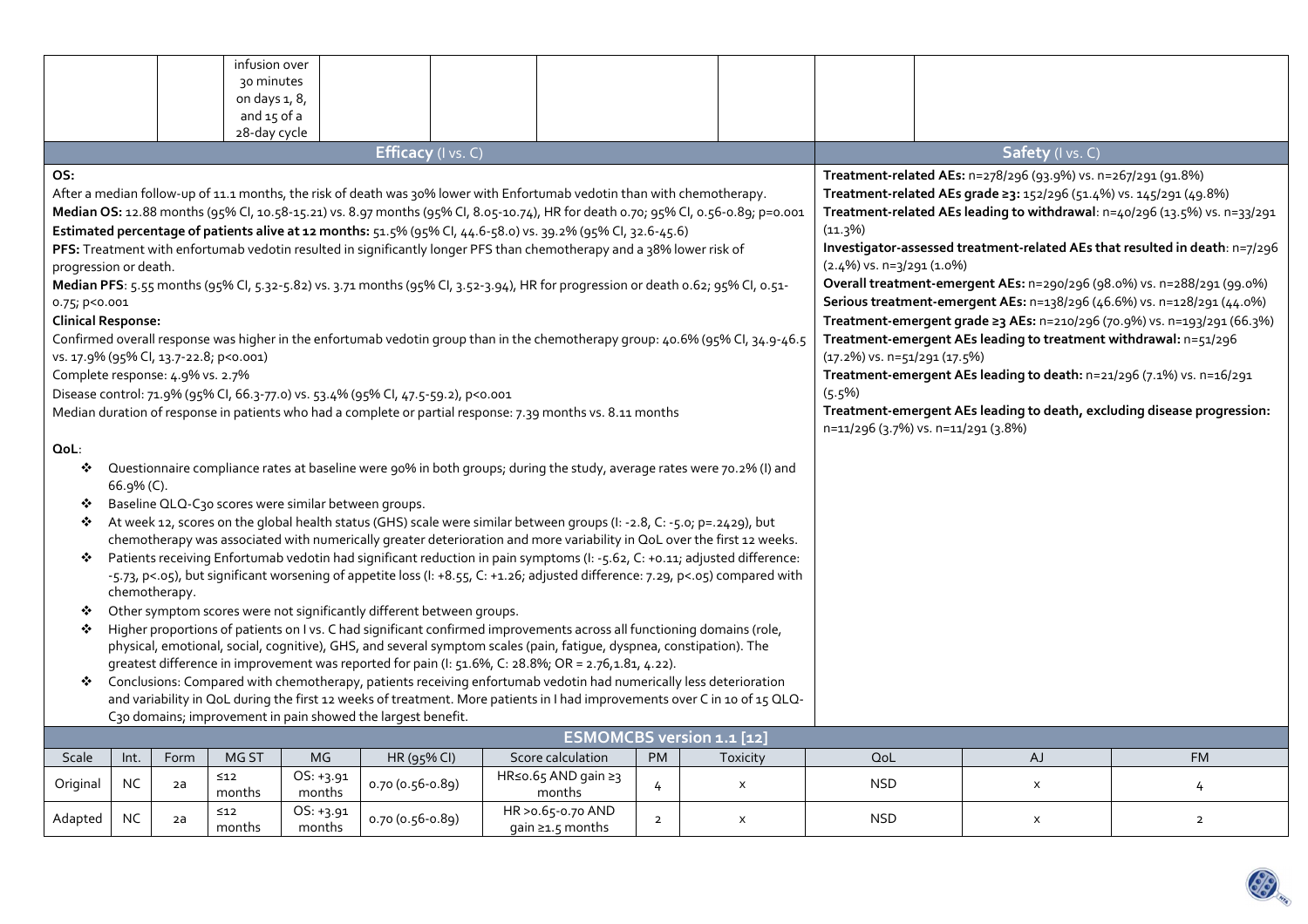| Risk of bias (RCT) [13]                          |                                 |                 |                                         |                                                     |                                                   |  |  |  |  |
|--------------------------------------------------|---------------------------------|-----------------|-----------------------------------------|-----------------------------------------------------|---------------------------------------------------|--|--|--|--|
| Adequate generation of<br>randomisation sequence | Adequate allocation concealment | <b>Blinding</b> | Selective outcome<br>reporting unlikely | Other aspects which<br>increase the risk of<br>bias | <b>Risk of bias</b>                               |  |  |  |  |
| yes                                              |                                 | No, open-label  | unclear <sup>3</sup>                    | Yes <sup>4</sup>                                    | unclear                                           |  |  |  |  |
|                                                  |                                 |                 |                                         |                                                     | First published: 01/2022<br>Last updated: 03/2022 |  |  |  |  |

Abbreviations: AE=adverse event, AJ=adjustment, BSA=body-surface area, C=comparator, CHMP=Committee for Medicinal Products for Human Use, CI=confidence interval, EMA=European Medicines Agency, ESMO-MCBS= European Society of Medical Oncology – Magnitude of Clinical Benefit Scale, FDA=Food and Drug Administration, GHS=global health status, FGFR= fibroblast growth factor receptor, FM=final magnitude of clinical benefit grade, HR=hazard ratio, Int.=intention, IV=intravenous(ly), NSD=no significant difference, MG=median gain, n=number of patients, OS=overall survival, PD-1=programmed death receptor-1, PD-L1=programmed death-ligand, PE=primary endpoint, PFS=progre free survival, PM=preliminary grade, QoL=quality of life, SAE=serious adverse event, SJS= Stevens-Johnson syndrome, ST=standard treatment, TEN=Toxic Epidermal Necrolysis

#### **References:**

- 1. European Medicines Agency (EMA). Medicines. Padcev. [Available from: https://www.ema.europa.eu/en/medicines/human/summaries-opinion/padcev].
- 2. National Institute for Health Research (NIHR). Enfortumab vedotin for locally advanced or metastatic urothelial cancer. [Available from: https://www.io.nihr.ac.uk/wp-content/uploads/2020/07/13663-Enfortumab-Vedotin-for-Urothelial-Cancer-V1.0-JUL2020.-Non-CONF.pdf].
- 3. UpToDate, Bellmunt J. Treatment of metastatic urothelial cancer of the bladder and urinary tract. [Available from: https://www.uptodate.com/contents/treatment-of-metastatic-urothelial-cancer-of-the-bladder-and-urinary-tract#H24].
- 4. Powles T, Bellmunt J, Comperat E, et al., on behalf of the ESMO Guidelines Committee. Bladder Cancer: ESMO Clinical Practice Guideline for diagnosis, treatment and follow-up. [Available from: https://www.esmo.org/guidelines/genitourinary-cancers/bladder-cancer].
- 5. U.S. Food and Drug Administration (FDA). FDA grants regular approval to enfortumab vedotin-ejfv for locally advanced or metastatic urothelial cancer. [Available from: https://www.fda.gov/drugs/resources-information-approved-drugs/fda-grants-regular-approvalenfortumab-vedotin-ejfv-locally-advanced-or-metastatic-urothelial-cancer].
- Padcey. 6. U.S. Food and Drug Administration (FDA). Padcev. Label information. [Available from: https://www.accessdata.fda.gov/drugsatfda\_docs/label/2021/761137s006s008lbl.pdf].
- 7. Supplement to: Powles T, Rosenberg JE, Sonpavde GP, et al. Enfortumab vedotin in previously treated advanced urothelial carcinoma. N Engl J Med 2021;384:1125-35.
- 8. Protocol for: Powles T, Rosenberg JE, Sonpavde GP, et al. Enfortumab vedotin in previously treated advanced urothelial carcinoma. N Engl J Med 2021;384:1125-35.
- 9. Mamtani R, et al. Quality of life, functioning, and symptoms in patients with previously treated locally advanced or metastatic urothelial carcinoma from EV-301: A randomized phase 3 trial of enfortumab vedotin versus chemotherapy. [Available from: https://ascopubs.org/doi/abs/10.1200/JCO.2021.39.15\_suppl.4539].

<sup>&</sup>lt;sup>3</sup> EV-301 is currently ongoing; estimated study completion date is 02/2022.

 $^4$  The trial was designed by the sponsors in collaboration with an advisory committee. Data were collected by the trial investigators, analysed by statisticians employed by the sponsor, and interpreted by all authors. The authors, with writing and editorial support funded by the trial sponsors, developed and approved the manuscript.